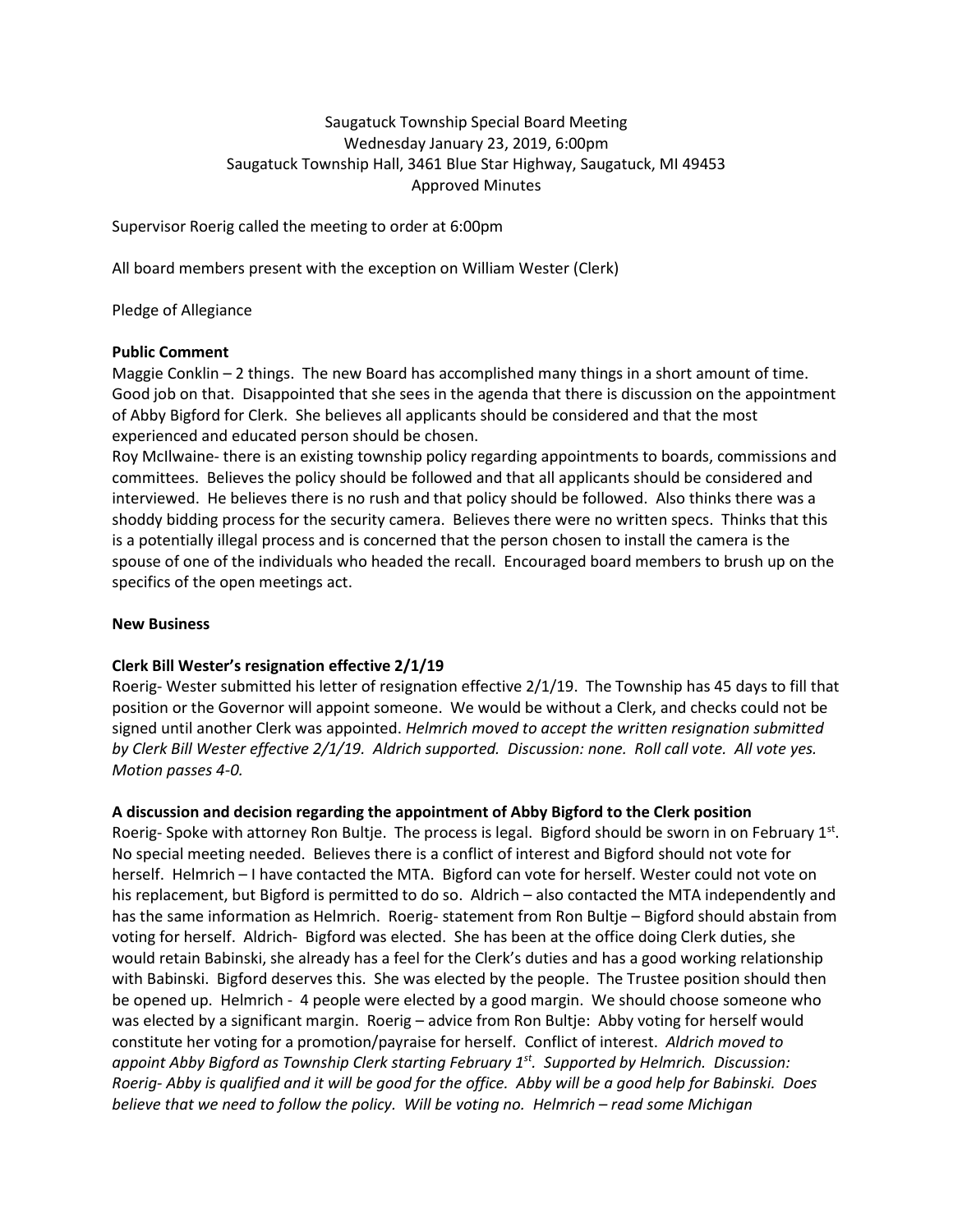*Consolidated Law and some Michigan Township Association language around filling Township Board vacancies. The Board may appoint someone 30 days before the date of the resignation. The appointment is official when the resignation takes effect. Deputy issue: must have a Clerk/deputy and a Treasurer to sign checks. The township board can appoint anyone who is eligible to hold elective office. The board is not required to advertise the vacancy, but doing so may attract a larger pool. All interviews conducted by the township board, and any actions taken by the board to "shorten the list" of candidates, must be done in open session at a public board meeting. May another township board member be appointed to fill a vacancy in another board office? Yes. May a township board member vote to appoint him or herself to another board office vacancy? Yes. The resigning official should not vote on the appointment. Roll call vote. Helmrich, Bigford, Aldrich vote yes. Roerig votes no. Motion passes 3-1*

# **A discussion and decision regarding the resignation of Abby Bigford from the Trustee position, if necessary**

Roerig- Effective February 1<sup>st</sup> the Trustee position would be open. Helmrich – we are open to hearing from applicants for the Trustee position. Would like to expedite this process. Would like to vote on this as early as February 6. Roerig- Are you ignoring the policy? Helmrich – questioning if this policy is up to date/applicable. Roerig – read some of the appointment policy. *Bigford moved that the board accept her resignation from township board trustee effective February 1st. Aldrich supported. Roll call vote. All vote yes. Motion passes 4-0.* 

## **A discussion and decision regarding the appointment of Abby Bigford's replacement as Trustee** Roerig- we should open this up. We should go through applications on file. We should advertise.

### **Natalie Dean employment**

Roerig – posted an advertisement on MML for open ZA/Manager position. Received very high level applicants. Natalie Dean was one of those applicants. The board interviewed her on January 8. Submitted an offer to Natalie Dean which was accepted January 16. *Roerig moved to accept the signed agreement for the employment of Natalie Dean and authorize the supervisor to sign it on behalf of the Saugatuck Township Board with the intent that the new Manager and Zoning Administrator is to begin duties starting February 4. Discussion: None. Roll call vote. All vote yes. Motion passes 4-0.*

#### **Master meter update**

Roerig- he and Aldrich participated in a meeting at Kal/Lake recently. This project has been in the works for some time with the municipalities. This will provide empirical evidence regarding capacity at the treatment facility. Reviewed project with township attorney, township engineer, Kal/Lake director/board. Can recommend that the township accepts the resolution. Has reviewed the costs and contingencies. This is not a discretionary project it has to be done at some point. It will become more expensive as time goes on. We have most of the funds in our sewer fund. The remainder can come from the general fund. We are facing capacity issues that need to be faced with empirical data. Contingency costs, had initially objected to it, but agrees due to unknown costs. Approve resolution only if the other municipalities go forward as well. *Roerig moved to adopt the resolution to approve participation in and cost sharing for the master meter project. Supported by Aldrich. Discussion: Aldrichthe cost is only going to go up and we have the funds. Helmrich – extended thanks to Supervisor Roerig*  for stepping up as the temporary representative on the Kal/Lake board and for his work on this. Roll call *vote. All vote yes. Resolution adopted 4-0.*

#### **Public Comments**